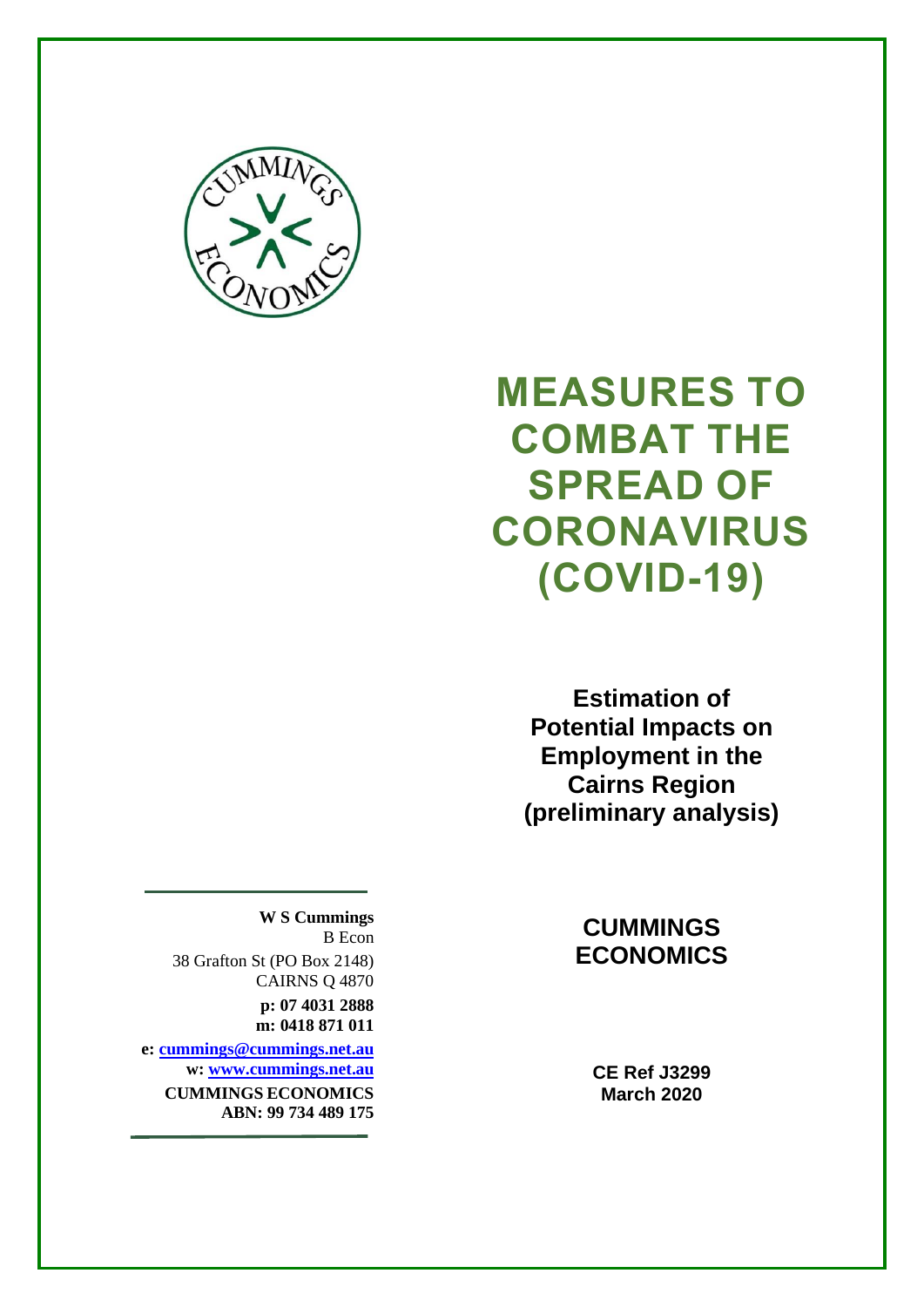#### **MEASURES TO COMBAT THE SPREAD OF CORONAVIRUS (COVID-19) Potential Impacts on Employment in the Cairns Region**

# **Contents**

|    | Pg |
|----|----|
|    |    |
| 3. |    |
|    |    |
|    |    |
|    |    |
|    |    |

**Appendix 1 – [Industry of Employment by Occupation, Cairns City LGA & Cairns Region](#page-11-0)** ...12

### **Tables**

| Table 1: Workforce Status Population over 15 (usual place of residence) 3 |  |
|---------------------------------------------------------------------------|--|
|                                                                           |  |
| Table 3: Visitor Numbers & Visitor Spend, Cairns City LGA & TNQ Region5   |  |
|                                                                           |  |
|                                                                           |  |
|                                                                           |  |

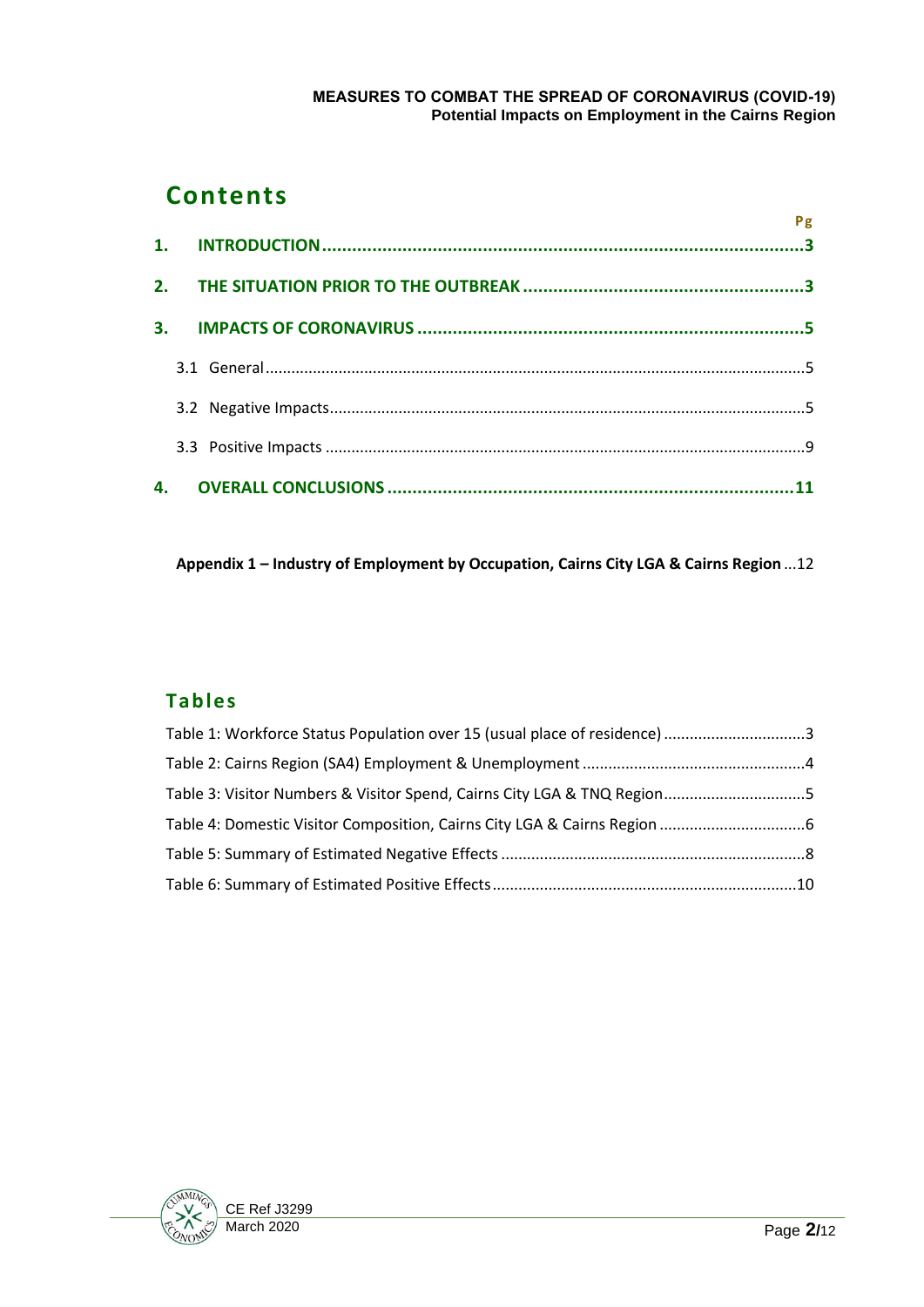# <span id="page-2-0"></span>**1. INTRODUCTION**

The outbreak of the Coronavirus in China and its potential spread as a pandemic has led to a number of impacts on the Cairns city and regional economy as at the time of preparation of this assessment.

These impacts have stemmed from:

- 1) Government actions aimed at containing the spread;
- 2) Public reaction to the potential spread of the virus.

The following seeks to throw light on the scale of likely future impacts on the level of employment and unemployment in the city and the region.

The analysis is based on the premise that the impacts will last for six (6) months as per the most recent advice from the Commonwealth Government and takes into account assessment of potential impacts of the Government's stimulus packages up to 22<sup>nd</sup> March 2020.

# <span id="page-2-1"></span>**2. THE SITUATION PRIOR TO THE OUTBREAK**

Last reliable measure of the size of the workforce and level of unemployment in Cairns and the Cairns region is provided by the 2016 Census which gives the following profile of residential population and workforce (usual place of residence data).

|                  | <b>Cairns City LGA</b> |      | <b>Cairns SA4 Region</b> |      |
|------------------|------------------------|------|--------------------------|------|
|                  | No.                    | %    | No.                      | %    |
| Worked full time | 45,184                 | 58%  | 65,170                   | 57%  |
| Worked part time | 23,276                 | 30%  | 34,849                   | 30%  |
| Away from work   | 3,950                  | 5%   | 6.124                    | 6%   |
| Unemployed       | 6,056                  | 8%   | 9,031                    | 8%   |
| <b>Total</b>     | 78,466                 | 100% | 115,174                  | 100% |

<span id="page-2-2"></span>**Table 1: Workforce Status Population over 15 (usual place of residence)**

*Source: Cummings Economics from ABS Census 2016 data.*

(Note: The unemployment rate in Cairns City LGA of 7.7% and the Cairns Region of 7.8% was very close to the State average of 7.6%.)

The other potential measure is that provided by the Australian Bureau of Statistics (ABS) Labour Force Series. Unfortunately, this series is based on a nation-wide sample survey and can prove unreliable at regional level. The series records employment at SA4 regional level. Since 2016, it has shown the following movement in a 12-month moving average.

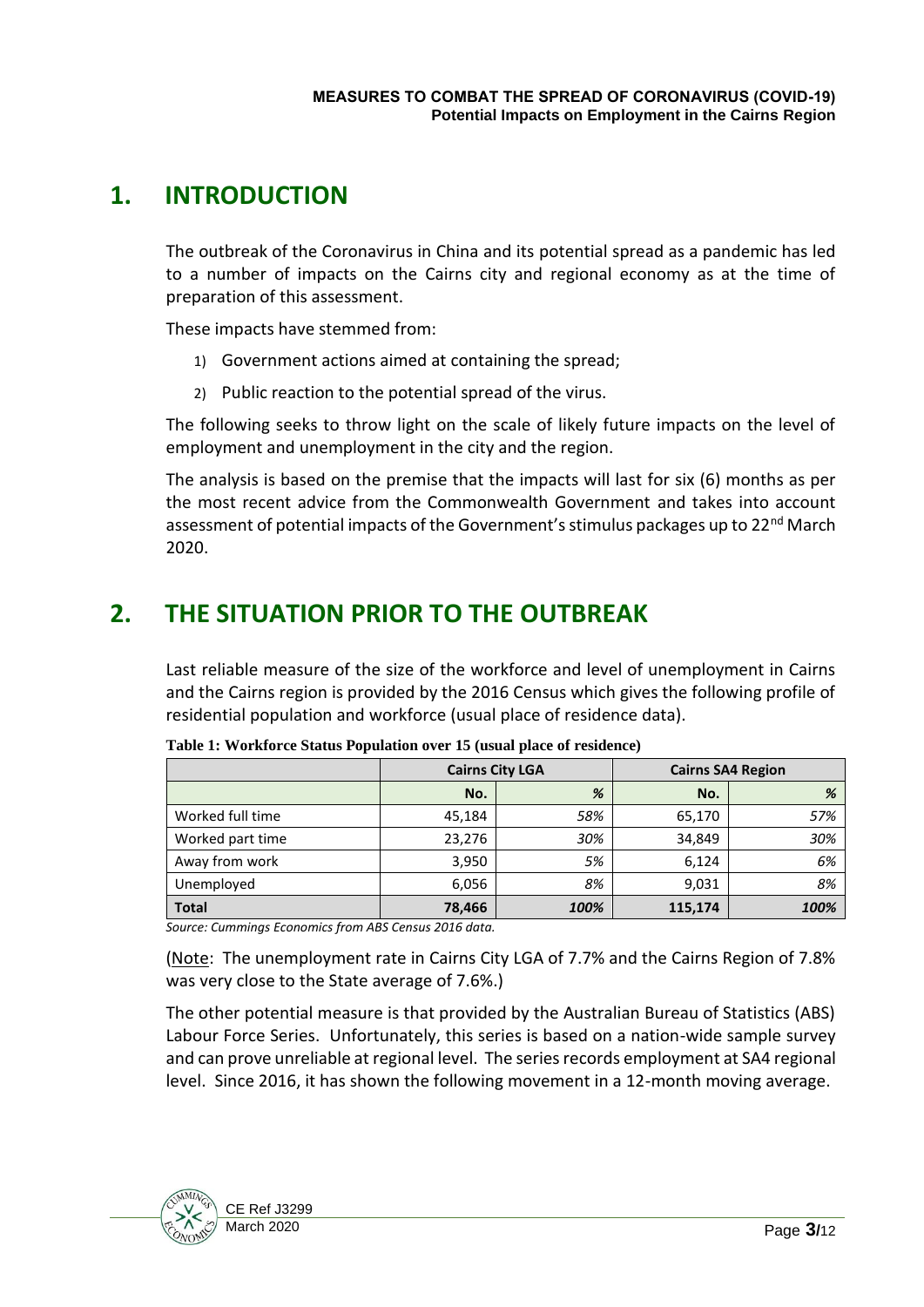|                    | <b>Employed</b> | Unemployed |        |
|--------------------|-----------------|------------|--------|
| Av 12-month ending | No. ('000)      | No. ('000) | Rate % |
| January 2017       | 109.9           | 9.1        | 7.6%   |
| January 2018       | 116.8           | 7.4        | 5.9%   |
| January 2019       | 118.2           | 7.1        | 5.8%   |
| January 2020       | 131.7           | 7.1        | 5.1%   |

<span id="page-3-0"></span>**Table 2: Cairns Region (SA4) Employment & Unemployment**

*Source: Cummings Economics from ABS Labour Force Series data.*

Definition of workforce includes all who worked more than one (1) hour per week and at 119,000 in the 12 months to January 2016 is higher than the Census recording of 115,000 with Cairns City LGA total workforce 78,000.

The ABS Labour Force Series would indicate that the regional workforce would now be about 139,000 (ie a growth of over 16% over three years or over 5% per annum). While it is likely that there has been growth in workforce since the 2016 Census with some reduction in unemployment, other economic indicators (eg. population growth and construction), indicate that this is unlikely.

As at end 2019, registered unemployed receiving benefits in the Cairns SA4 Region was as follows.

| Tablelands  1,380     |
|-----------------------|
|                       |
| Cassowary Coast 1,594 |
|                       |

We thus believe that in Census count type figures, total workforce is probably about 130,000, unemployment in the Cairns Region about 8,000 with unemployment rate about 6%.

In the Cairns City LGA, total workforce is probably about 88,000, unemployment close to 5,000 and unemployment rate at about 5.5%.

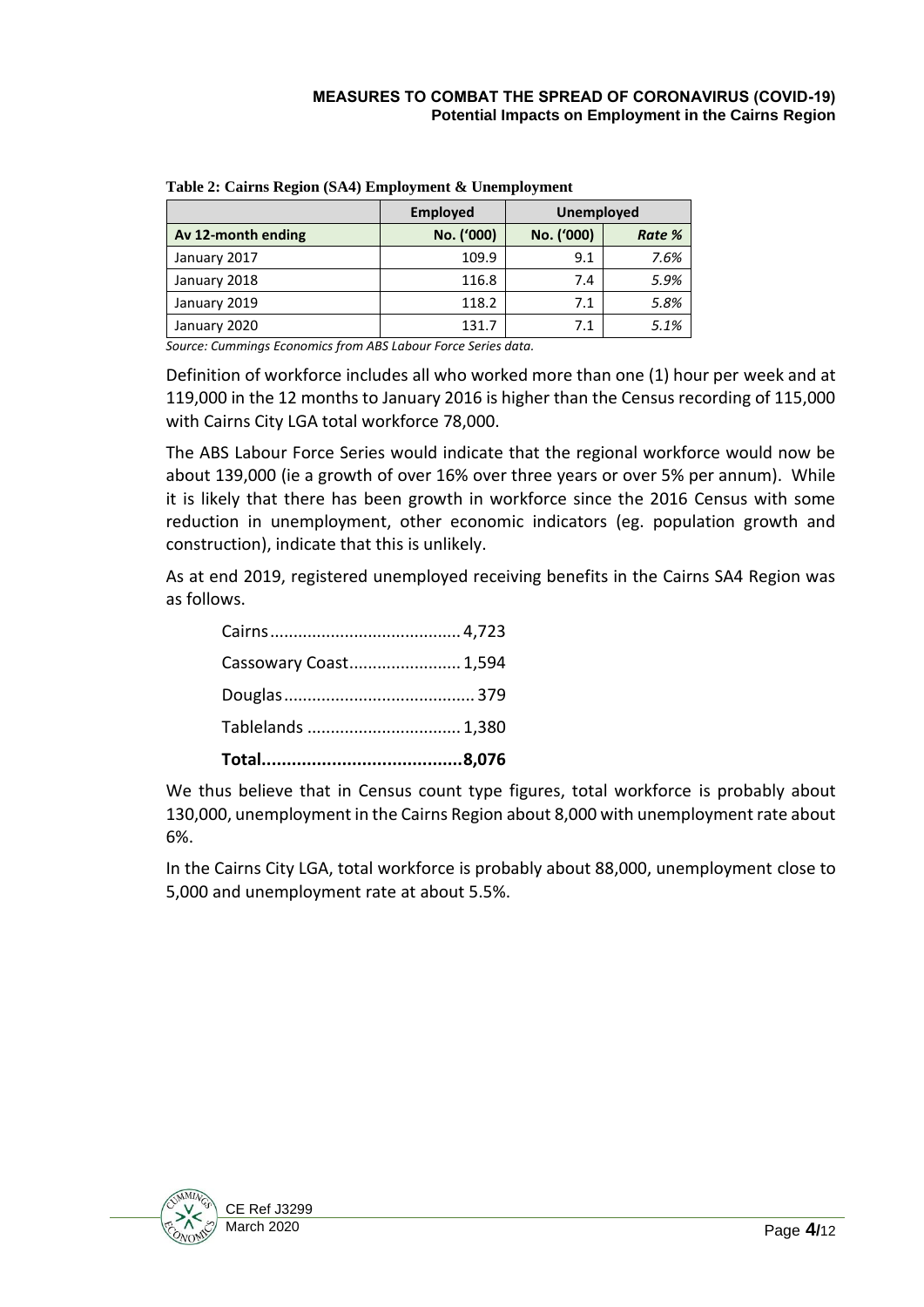# <span id="page-4-0"></span>**3. IMPACTS OF CORONAVIRUS**

#### <span id="page-4-1"></span>**3.1 General**

Impacts of the coronavirus emergency on the region's economy will vary between industry sectors with some potentially unaffected, ranging through to those that will be badly damaged.

Any analysis also needs to take into account positive impacts, mainly from the government stimulus packages and how they will be spent, but also from consumer reactions, eg. redeployment of spending as local residents react to cut travel outside the region and spend locally.

The following provides a preliminary analysis of these negative and positive factors and translates them through to preliminary estimates of impacts on employment.

#### <span id="page-4-2"></span>**3.2 Negative Impacts**

#### *Tourism*

The region will experience a major negative impact due to disruption of travel. There will be two aspects to this:

- a) The virtual complete cessation of international tourism;
- b) Major impacts on domestic visitation.

The following gives a tourism profile for the Cairns city LGA and the TNQ Region (that extends beyond the Cairns SA4 Region to include the Gulf and Peninsula/ Torres ).

<span id="page-4-3"></span>

| Table 3: Visitor Numbers & Visitor Spend, Cairns City LGA & TNQ Region |  |  |
|------------------------------------------------------------------------|--|--|
|------------------------------------------------------------------------|--|--|

|                                     | <b>Cairns City LGA</b> | <b>Cairns Region</b> |
|-------------------------------------|------------------------|----------------------|
| <b>Visitors</b>                     |                        |                      |
| International                       | 790                    | 781                  |
| Domestic O'night                    | 1,083                  | 2,137                |
| Day                                 | 993                    | 2,383                |
| <b>Total</b>                        | 2,866                  | 5,301                |
| <b>Spend</b>                        |                        |                      |
| International                       | \$873m                 | \$1,022m             |
| Domestic O'night                    | \$1,240m               | \$2,300m             |
| Day                                 | \$184m                 | \$310m               |
| <b>Total</b>                        | \$2,304m               | \$3,632m             |
| <b>Total excluding day visitors</b> | \$2,120m               | \$3,310m             |

*Source: Cummings Economics from Tourism Research Australia.*

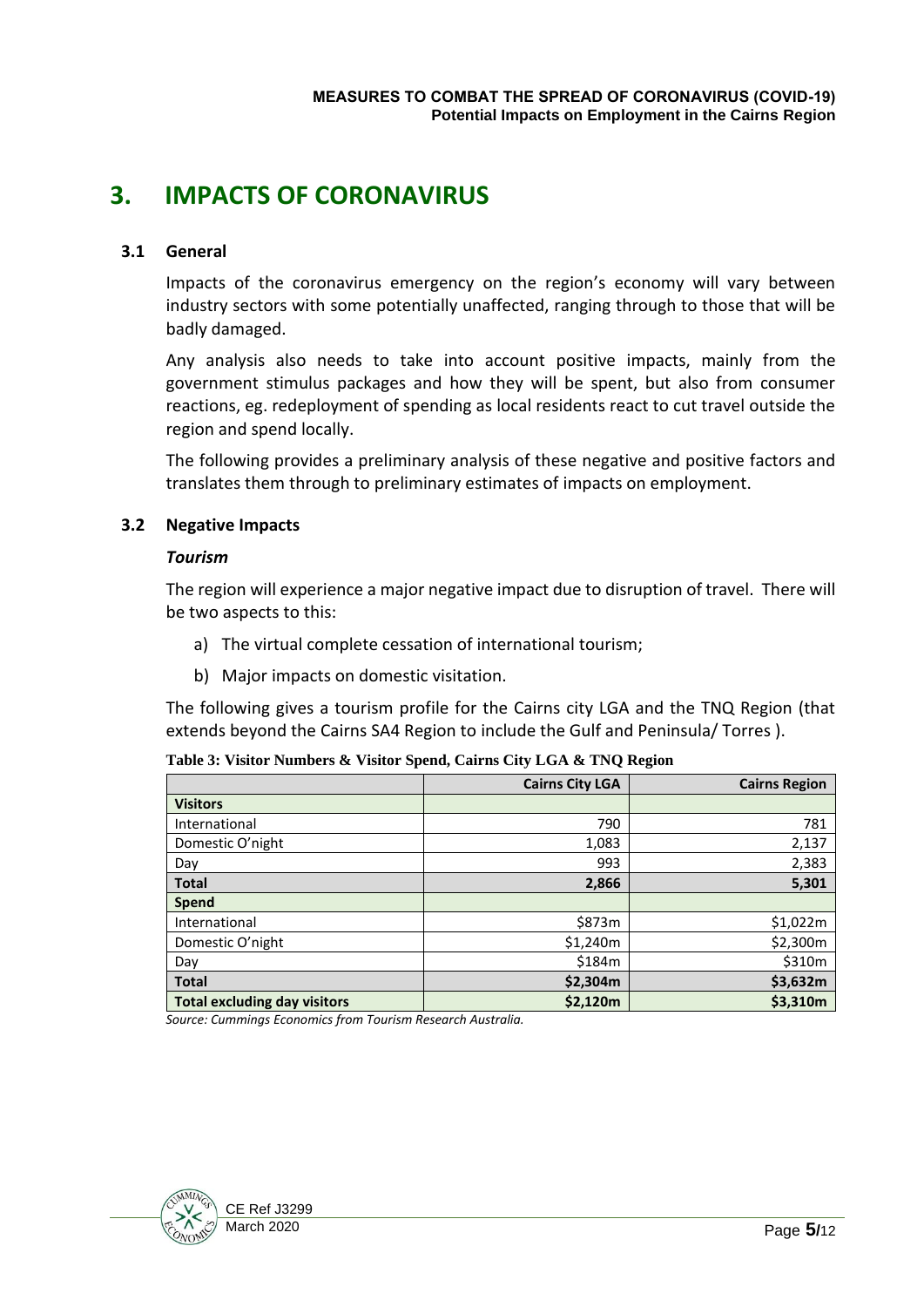|                        | Overnight ('000) |
|------------------------|------------------|
| <b>Cairns City LGA</b> |                  |
| Holiday                | 520              |
| <b>VFR</b>             | 248              |
| <b>Business</b>        | 248              |
| Other                  | 22               |
| <b>Total</b>           | 1,038            |
| <b>Cairns Region</b>   |                  |
| Holiday                | 1084             |
| <b>VFR</b>             | 461              |
| <b>Business</b>        | 480              |
| Other                  | np               |
| <b>Total</b>           | 2,025            |

<span id="page-5-0"></span>**Table 4: Domestic Overnight Visitor Composition, Cairns City LGA & Cairns Region**

*Source: Cummings Economics from Tourism Research Australia.*

Tourism is estimated to have a total turnover of about \$3.5bn in the Cairns SA4 region of which about \$1bn or about a third is international visitors. This leaves about \$2.2bn in domestic overnight tourism income and \$0.3bn in day trips. However, part of domestic travel is of a type that may not be affected substantially including business, visiting friends and relatives, and travel from within the region for medical reasons. Even in the leisure travel component, there is visitation from within the north that may not be affected greatly. It is also possible that conditions will lead to some increase as a substitute to Australians travelling overseas and elsewhere in Australia (see Section 3.3 Positive Impacts).

The following analysis is based on the assumption that subject to further research, all international tourism is lost, a third of the domestic overnight market will continue and along with day trip income. On balance, this would result in a loss of about \$2.8bn, ie. about 80%, ie. resulting in tourism income in the region falling to 20% of past levels over the 6-month period.

Tourism Research Australia modelling of tourism employment in the region indicatesthat tourism accounted for employment in the region, with "flow-on" effects, about 28,000. ie. about 22% of total employment. On this basis, loss of direct and indirect "flow-on" employment in the region could be expected to be 22,400 jobs. (Note: This equates to a loss of about 8 jobs per \$1m expenditure lost.)

It is likely that the great bulk of these jobs would be in Cairns and subject to further research, of the order of 13,000, with a large part of the remaining 5,000 in Port Douglas, Kuranda and Mission Beach.

#### *International Education*

This sector will virtually cease to operate. Good figures are not yet available but could be expected to be included in the above tourism visitor figures.

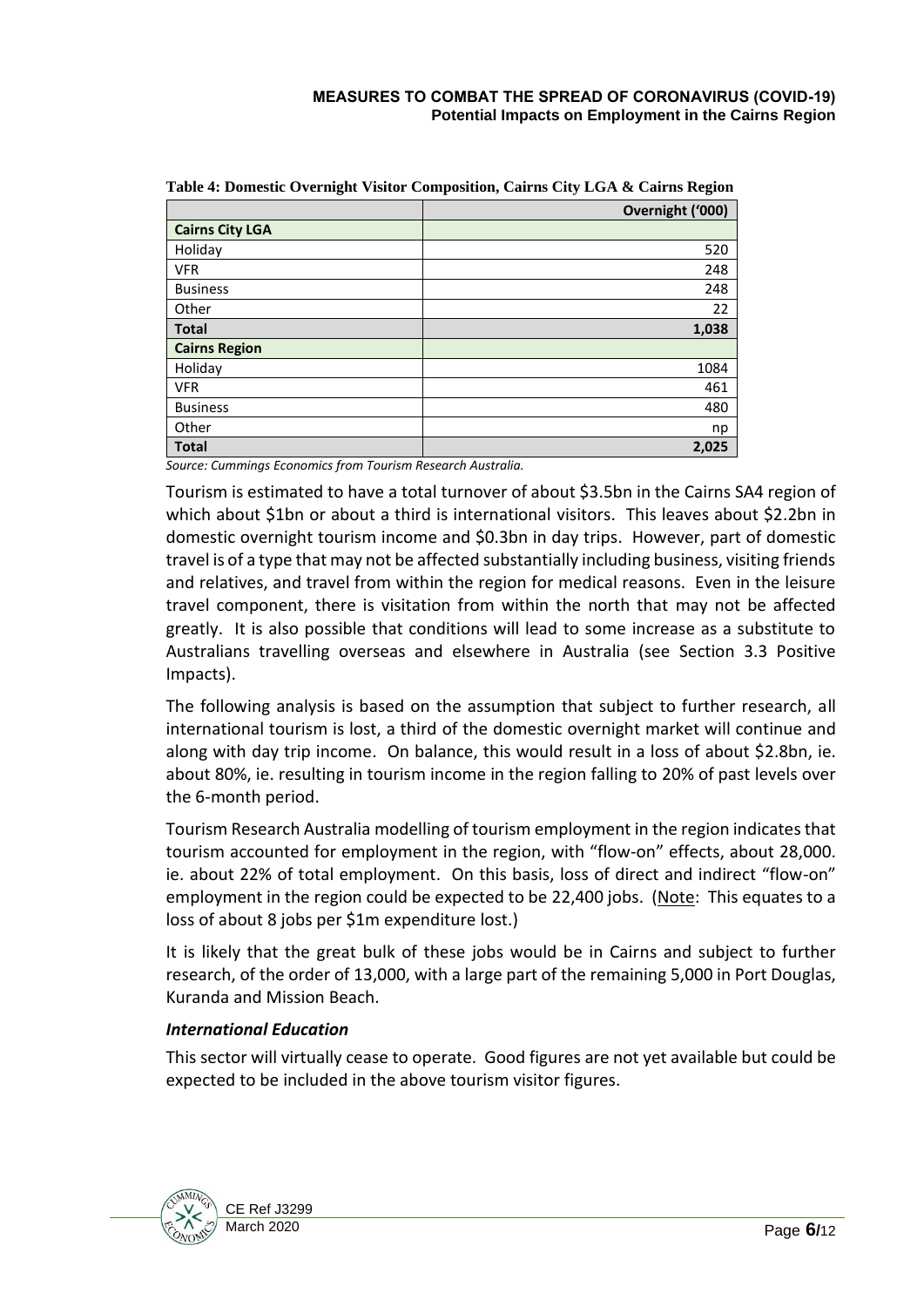#### *Other Sectors*

Appendix 1 gives profile of employment in the Cairns City LGA and the Cairns Region by industry. It could be expected that agriculture, forestry and fisheries would remain largely unaffected.

Sugar – The industry has been experiencing difficulties due to low world prices due to subsidised over production in India. The sharp fall in the Australian dollar exchange rate could help.

Cattle – No indications of any change in market.

Horticulture – The great bulk is for the domestic market and no threat is evident. It would appear that a Qantas freighter service to Hong Kong is working.

Seafood – Qantas airfreighter to Hong Kong is believed to be working well but cessation of passenger flights to Japan and elsewhere could cause some loss of business.

Mining – There is a threat that reduced global activity could reduce markets causing some threats. However, if the Chinese economy rebounds as appears to be likely to happen, much of this threat will subside. Where we could be affected is the Auctus operation at Mungana (zinc), Tablelands Tin, Cape Flattery Silica and Weipa area bauxite.

Quite apart from mining, within the region, there is Cairns based FIFO employment to mines outside the region.

Manufacturing – This is a very mixed bag of primary product processing (likely to be mainly unaffected), production for local markets (likely to be affected marginally through the tourism "flow-on" effects) including the marine and aviation servicing sectors.

Both the marine and aviation servicing sectors are likely to be affected by the tourism "flow-on" effects from the Reef Fleet and tourism related aviation sector.

Construction – There is a threat here especially later in the six-month period if uncertainty leads to delay in projects proceeding. The sector accounts for about 9% of employment, ie. in the region about 11,000.

There will be some loss of work flowing through from the tourism losses. Apart from this and subject to further research, a 20% reduction could result in a loss of about 2,000 jobs including "flow-on" effects.

If there is an effect of mining due to effects on the Chinese and world economy, part of the construction sector could be affected.

Wholesale Trade & Retail Trade – Losses in these sectors seem mainly to be from tourism and construction direct and "flow-on" effect losses.

Accommodation & Food Services – This sector will bear the major impact from the direct tourism losses with some of the tourism and construction induced "flow-on" effects. There are likely to be losses of employment in this sector outside the tourism effect as local expenditure is reduced and a number, including "flow-on" effects, of 1400 Cairns City LGA and 2000 Cains Region, is included.

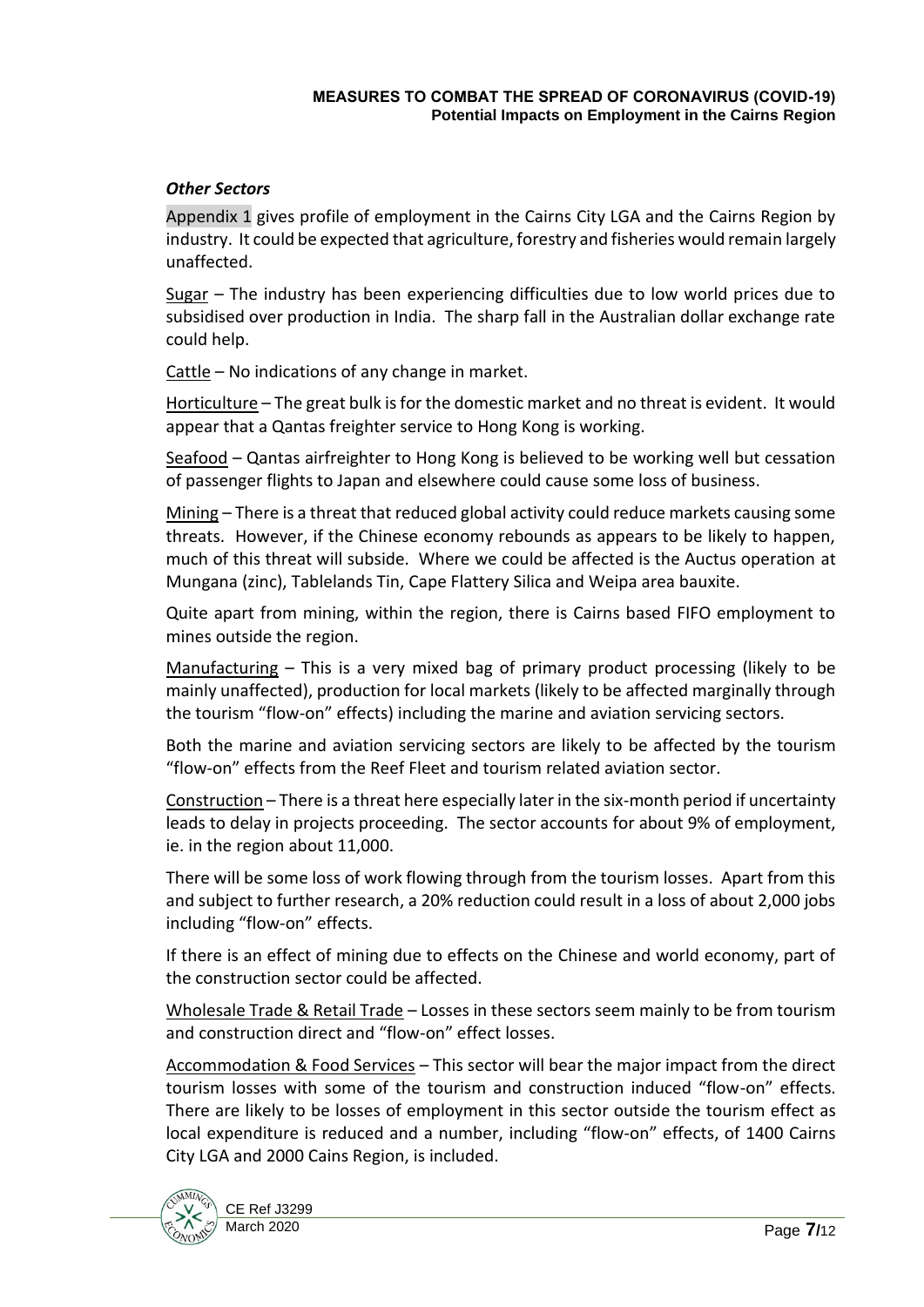#### **MEASURES TO COMBAT THE SPREAD OF CORONAVIRUS (COVID-19) Potential Impacts on Employment in the Cairns Region**

Transport & Communications – This sector will bear major impacts especially from the direct tourism effects plus some "flow-on", especially in the aviation sector. However, there are substantial parts of this sector including in road and rail transport, warehousing and postal employment, that seems unlikely to be affected.

Financial & Insurance Services – Apart from some "flow-on" effects from tourism and construction, it seems unlikely that employment in this sector will be substantially affected.

Rental, Hiring & Real Estate – There will be some direct effects from tourism and construction "flow-on" effects in this sector. Otherwise it seems unlikely to be seriously affected.

Professional & Scientific Services – Apart from minor "flow-on" effects, this sector seems likely to be largely unaffected.

Administrative & Support Services - Apart from minor "flow-on" effects, this sector seems likely to be largely unaffected.

Public Administration & Safety – Government – Likely to be no change apart from some "flow-on" security employment related to tourism.

Education & Training – International education will be affected heavily but the rest is unlikely to be affected.

Health & Social Assistance – Unlikely to be negatively affected and there could be positive implications (see following).

Arts & Recreation – This sector that includes tourism attractions, sporting activity, theatres, is likely to be heavily affected. Much of this is covered by the negative tourism effect, but there will also be strong effects from the restrictions on larger gatherings. Employment in the sector at regional level in 2016 was 1,900 and in Cairns LGA 1,400.

On top of the tourism effects, there could be direct loss of employment effects (subject to further research), of the order of say 600 at city and 700 at regional level and includes "flow-on" effects of the order of 1200 Cairns Region, 1000 Cairns City LGA.

Other Services – Losses in this sector would appear to be mainly from the tourism construction and arts and recreation services "flow-on" effects.

#### *Summary of Estimated Negative Effects*

The following summarises estimated direct and "flow-on" effects on employment.

<span id="page-7-0"></span>

| <b>Tourism</b>                  | <b>Cairns City LGA</b> | <b>Cairns Region</b> |
|---------------------------------|------------------------|----------------------|
| Direct and "flow-on"            | 16,000                 | 22,400               |
| Construction direct & "flow-on" | 1,800                  | 2,000                |
| Food services                   | 1,400                  | 2,000                |
| Arts & Recreation               | 1,000                  | 1,200                |
| <b>Total</b>                    | 20,200                 | 27,600               |

**Table 5: Summary of Estimated Negative Effects**

*Source: Cummings Economics.*

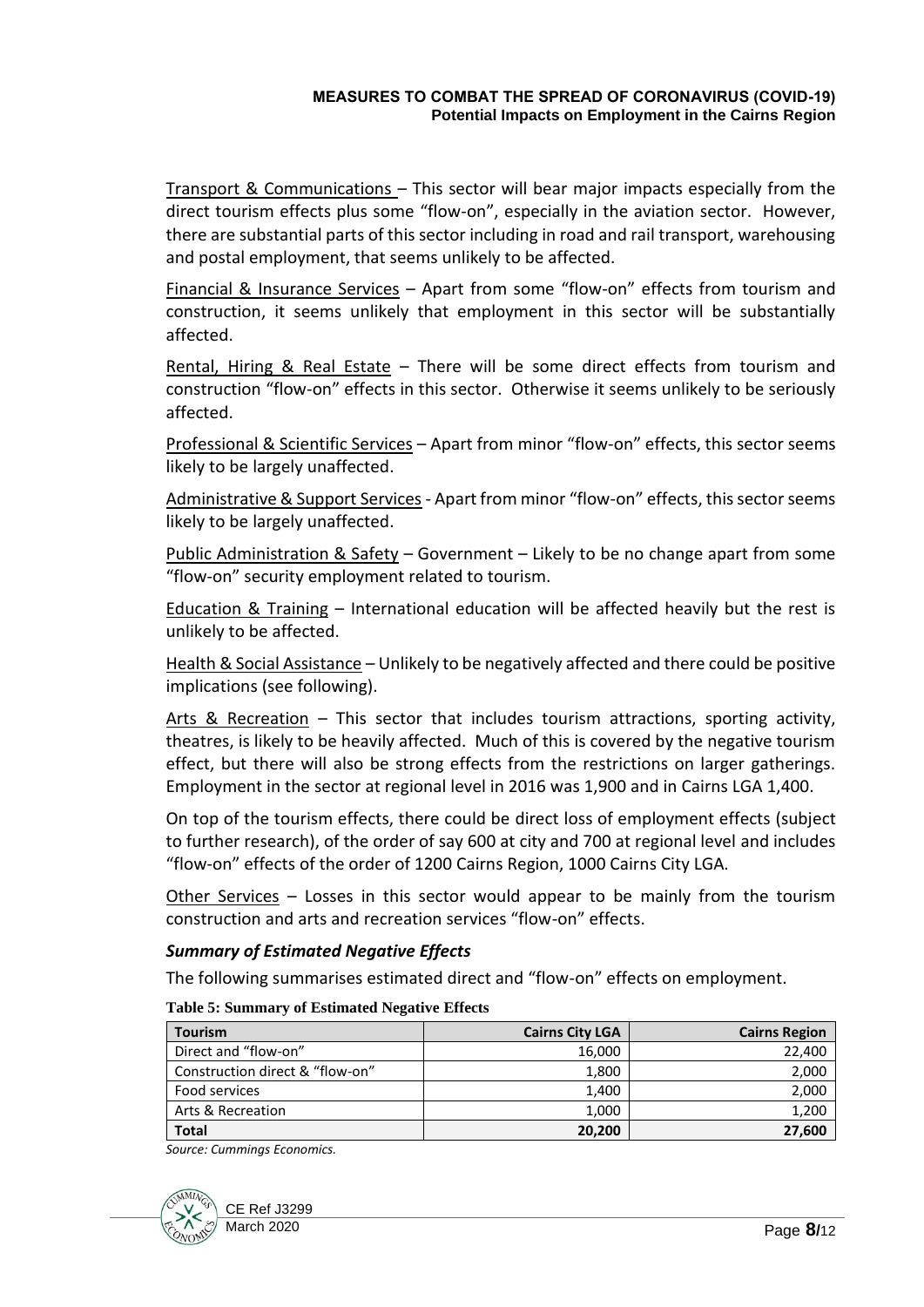#### <span id="page-8-0"></span>**3.3 Positive Impacts**

#### *General*

There are three major elements in this.

- 1) Government stimulus packages;
- 2) Increase in health sector employment;
- 3) Switch of local spending from outside the region to within the region.

#### *Government Stimulus Package*

Commonwealth Government - The Government stimulus package announced on 12<sup>th</sup> March has the following elements.

On the bases that this region accounts for about a little over 1% of the Australian population and economy, impacts on the economy in this region could be expected to impact on the region.

| <b>Business</b>                                              |  |
|--------------------------------------------------------------|--|
|                                                              |  |
|                                                              |  |
|                                                              |  |
|                                                              |  |
|                                                              |  |
| <b>Household Support</b>                                     |  |
| \$750 to pensioners and other income support recipients\$48m |  |
|                                                              |  |
|                                                              |  |

The region is well placed to receive a larger share of the assistance to severely affected regions.

The more recently announced package on 22<sup>nd</sup> March increased the amount to \$66m with approximately \$25bn to be spent in the June Qtr and a roughly similar amount probably accruing in September Qtr. The Cairns regional economy accounts for a little over 1% of national population and about 1% of the economy.

The following works on an estimated total of about \$250m in the June Qtr and \$250m in the September Qtr, ie. about \$500m over the half year. Based on its impact being over 6 months, this would be the equivalent of a boost of \$1000m over a year. Just how this would flow through to jobs is quite complex to calculate. However, as a rough estimate, based on regional input/output models, it is likely to result in about 7 jobs including "flowon" effects per \$m over 12 months, ie. of the order of 7,000 jobs Cairns Region, 5,000 jobs Cairns City LGA over the six months. However, part of the Commonwealth Government's package relates to special payments for those unemployed.

While the above calculation takes into account impacts if the level of unemployment generated are similar to the nation as a whole, it is clear that in the case of the Cairns Region, the unemployment generated will be much higher due to the size of the tourism sector in the economy. Thus, it is necessary to allow for a greater level of unemployment benefit payments in the case of this region.

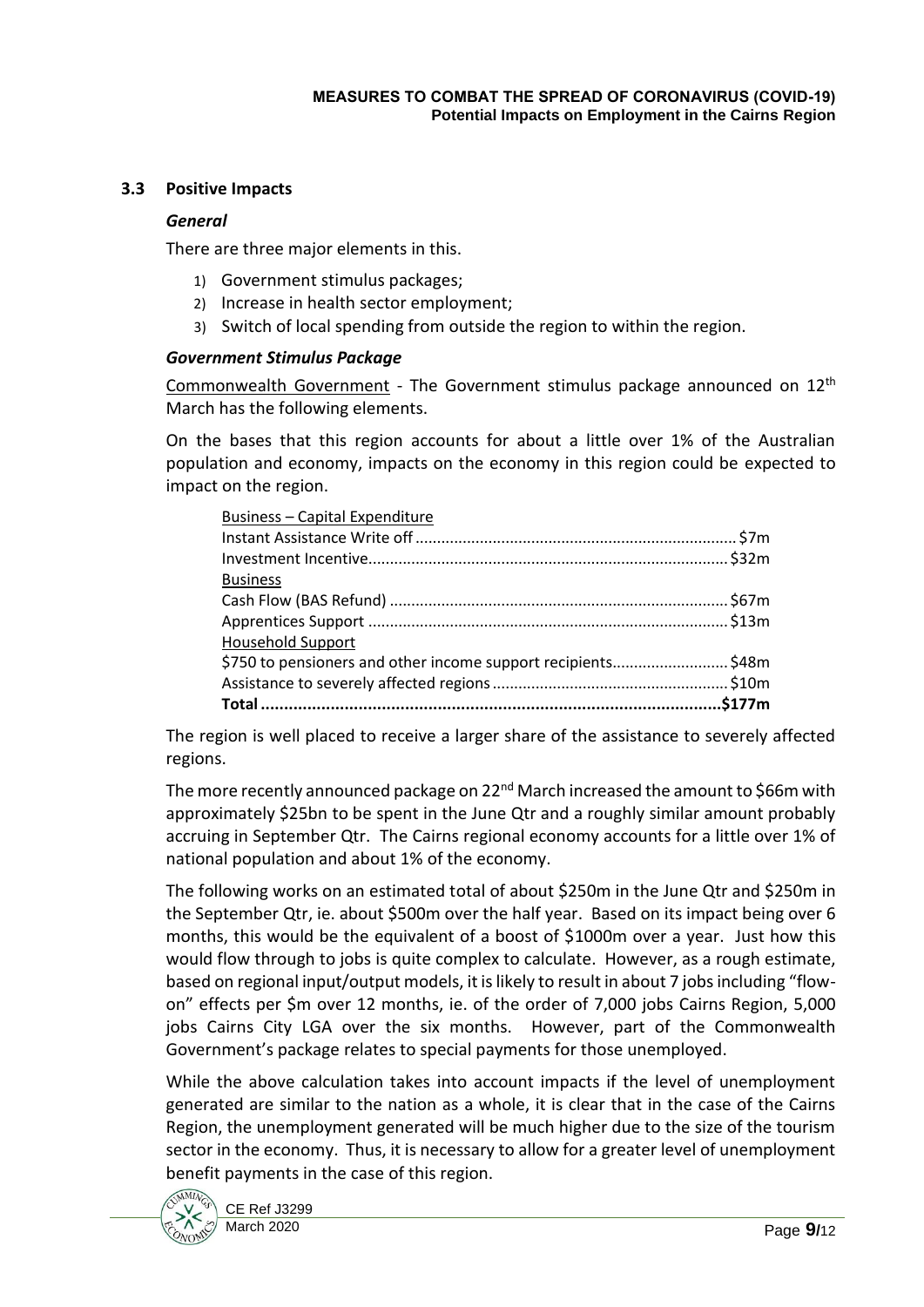The payments to the unemployed will be at a rate of \$27,000 a year. At an employment creation rate of 7 (including "flow-on"), per \$m this will mean that for every additional 100 receiving unemployment payments, 19 jobs will be created. That means that the net additional loss of jobs will be 0.81 of the total indicated.

Bank Action - Impact of measures taken by the Reserve Bank to drop interest rates and insert liquidity into the financial system are also difficult to estimate, but are likely to assist the construction sector and enable some businesses to ride through the expected six months period and slow the degree to which they shed staff.

Health Sector – The health sector is a large employer in the overall region and employs 10,000 in the Cairns City LGA and 14,000 in the Cairns Region.

Employment is likely to rise in the sector in preparation and as cases occur in the region. Subject to further research, the following allows for a 5% rise in employment in the sector in the region.

Local Expenditure – There is a good case for expecting that local residents will divert spending they would have otherwise made on overseas and domestic travel to spending on local goods and services.

It is difficult to estimate this. However, the 2016 Census indicated that 5.5% of the regional population and 5.7% of the city population was away from the region. This would calculate over six months to Cairns Region approximately 2.4 million days and Cains City LGA approximately 1.6 million days.

Daily spending rate will vary dramatically from levels of over \$300 a head to quite low figures of \$50 a head. Assuming an average of \$100 (ie. lower than average daily spend of visitors to the Cairns Region of about \$200), would give a total spending of \$240m Cairns Region, and \$200m Cairns City LGA.

Some domestic visitation out of the region will continue. However, the indications are that saving that might be diverted would probably be in the order of \$120m Cairns Region and \$100m Cairns City LGA. If all of this was diverted, job creation including "flow-on" effects could be expected to be of the order of Cairns Region 750 – 800 and Cairns City LGA 700.

<span id="page-9-0"></span>

|                          | <b>Cairns City LGA Employment</b> | <b>Cairns Region Employment</b> |
|--------------------------|-----------------------------------|---------------------------------|
| Government stimulus      | 5,000                             | 7,000                           |
| Health sector            | 500                               | 700                             |
| Local spending diversion | 700                               | 800                             |
| <b>Total</b>             | 6,200                             | 8,500                           |

| Table 6: Summary of Estimated Positive Effects on Employment <sup>(1)</sup> |  |  |
|-----------------------------------------------------------------------------|--|--|
|-----------------------------------------------------------------------------|--|--|

*Source: Cummings Economics.*

 $(1)$ Note: Not including additional payments to unemployed above national averages.

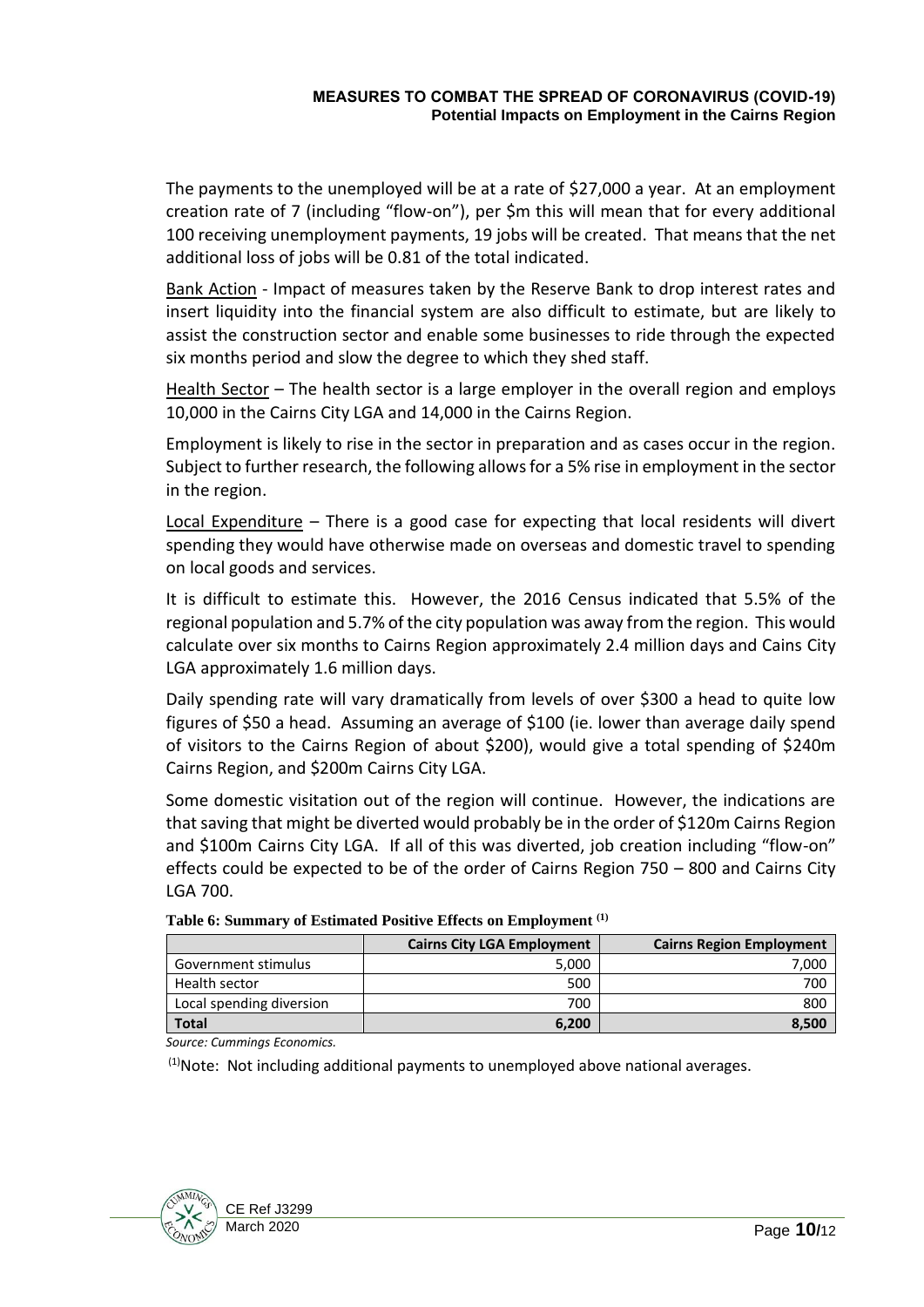# <span id="page-10-0"></span>**4. OVERALL CONCLUSIONS**

As a preliminary rough estimate, on the foregoing assumptions, it could be expected that the following would occur.

| Net of additional unemployed benefits effect  11,300 15,400 |                               |  |
|-------------------------------------------------------------|-------------------------------|--|
|                                                             |                               |  |
|                                                             |                               |  |
|                                                             |                               |  |
|                                                             | Cairns City LGA Cairns Region |  |

This would imply that unemployment in the region could be expected to rise over the next six months:

Cairns City LGA approximately .....5,000 to 16,300 Cairns Region approximately ...... 8,000 to 23,400

This would result in the unemployment rate rising to about:

Thus, the indications are, despite the Government stimulus measures, the unemployment rate is estimated to potentially rise to approaching 20% in the city and region.

The pattern of impacts is quite different to those of the Global Financial Crisis. However, for comparison, at the height of the GFC impacts, the ABS Labour Force Series indicated that unemployment in the region had risen to about 14% (although this series cannot be relied upon at regional level to be accurate).

It is stressed that these calculations are based on a range of assumptions, are preliminary and cannot be taken to be anything other than giving "order of magnitude" estimates only.

However, the indications are that the impact of COVID-19 is looking like being worse for the region than the GFC, and that the Government stimulus package announced to date, not be enough to offset a large rise in unemployment in the region and the city.